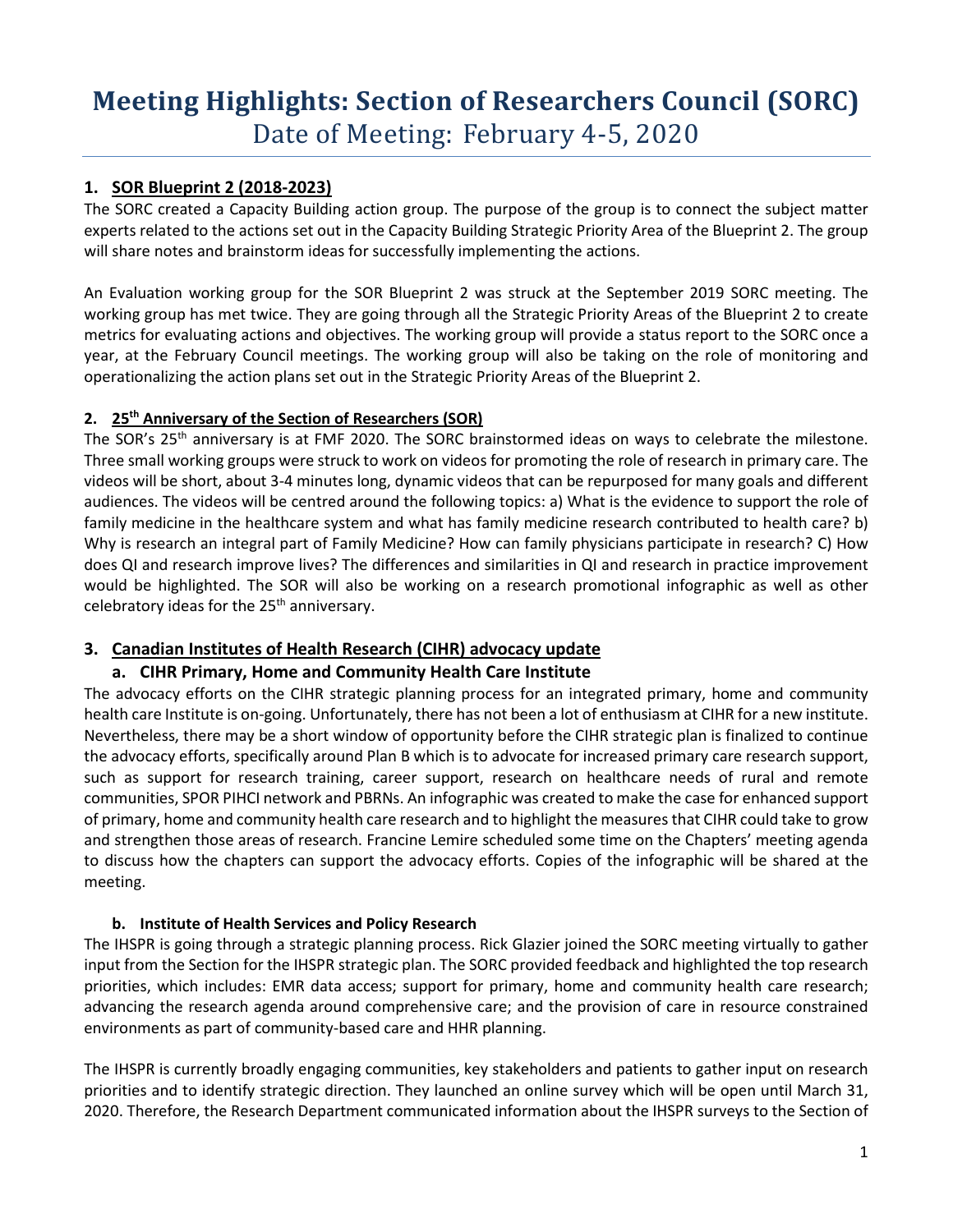Researchers (SOR) members and other key stakeholders at the Departments of Family Medicine. The communication included key messages and the infographic created by the CFPC to advocate for increased primary care research funding. It also provided directions about how to complete the surveys.

# **4. The CFPC's Practice Improvement Initiative (Pii)**

Pii continues to advocate for practice facilitators and has collaborated with provinces like Quebec, Alberta and BC, and experts in this area, to develop a practice facilitation advocacy guide. The guide has been drafted and it includes the ROI and the need to sustain funding for it. The guide to teaching QI is being finalized for the residency programs. The guide for teaching research is also underway and a consultant (Susan Phillips) has been hired to write the guide. The expected publication for both guides is May 2020.

There is growing interest from the departments of family medicine to use the Practice Improvement Essentials (PIE) workshops and PIE train-the-trainer workshop as a faculty development tool for QI. The workshops are currently offered through 7 departments of family medicine: Alberta, Laval, Manitoba, McGill, McMaster, Montreal and Saskatchewan. The Pii website has been updated to include resources. Further dissemination of the work will be done through poster presentations at FMF and other conferences. However, there are some challenges with low registration/participation in the workshops. There is a need for a culture shift from the ground up with emphasis on getting more family physicians into QI. The SORC suggested to have a workshop for the guides, to encourage educators and program directors to join.

## **5. EMR Data Access**

The issue of EMR data access for the purposes of QI and Research continues**.** There is a movement to switch from local servers to Application Service Provider (ASP) where the data are held solely by the vendor. This method will make data extraction difficult as it is fully under the control of the vendors and at a cost. Data transmission from local servers works well and data can be accessed and extracted seamlessly on a weekly basis. This is similar to processes that are carried out in the U.K. Unfortunately, the future of EMR access is increasingly moving towards ASP leaving researchers with limited resources.

There is an initiative at the national level around EMR access. Mike Green is chairing the group which includes CFPC, CIHI, CFHI, CPCSSN, PICHIN, Diabetes Action Canada, patient groups and other players who will be invited to join. The group is working to have a collective action on data integration use around primary, home and community care database. The group will develop a data strategy over the next 6 months. The strategy report will create an opportunity for key stakeholders to collaborate in order to put together a coalition case for data development, access and sustainable funding.

The SORC suggested that the CFPC continue its advocacy efforts in finding a solution to the EMR data access issue. Perhaps the CFPC Chapters could help with the advocacy by lobbying with the provinces. The Research Department will work on putting an advertisement in CFP to raise awareness to the EMR access issue with members.

## **6. Strategies for enhancing SOR membership benefits**

Claudia Zuccato Ria – Executive Director, Foundation for Advancing Family Medicine (FAFM) attended the SORC meeting to discuss strategies for enhancing the SOR membership benefits through FAFM. The SORC is focussed on the goal of enhancing the benefits of SOR membership and providing value to members.

The SOR brainstormed ideas with Claudia, which included: earmark donations by SOR members to research; scholarships to support around the wicked questions; sourcing for financial partner(s) for research support outside of CIHR; early baseline funding for the new concept of PBLNs; subsidized membership subscription for student associate members and associate members to cover FMF registration fees. The SORC will continue to work with Claudia around the ideas that were discussed.